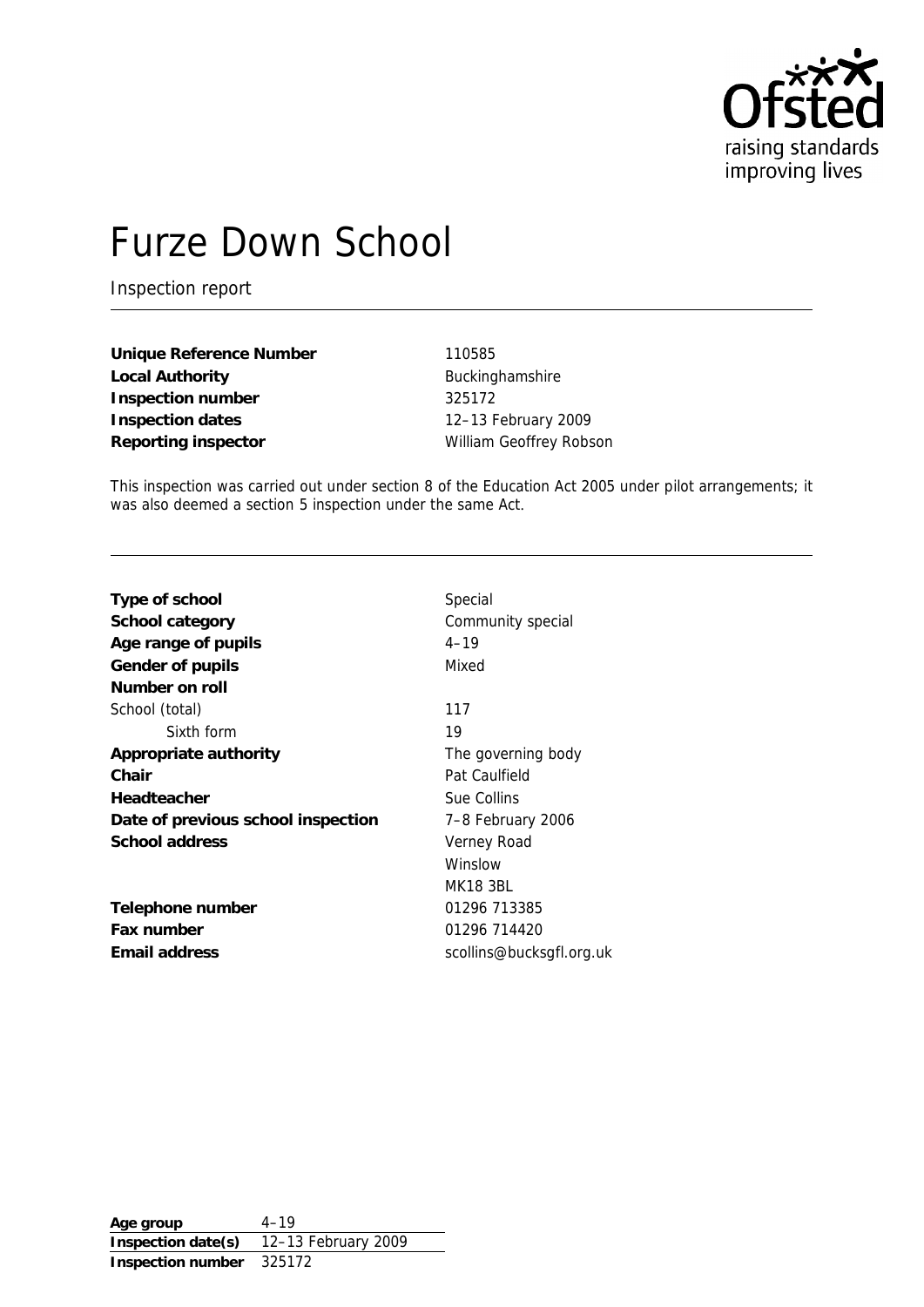#### © Crown copyright 2009

#### Website: www.ofsted.gov.uk

This document may be reproduced in whole or in part for non-commercial educational purposes, provided that the information quoted is reproduced without adaptation and the source and date of publication are stated.

Further copies of this report are obtainable from the school. Under the Education Act 2005, the school must provide a copy of this report free of charge to certain categories of people. A charge not exceeding the full cost of reproduction may be made for any other copies supplied.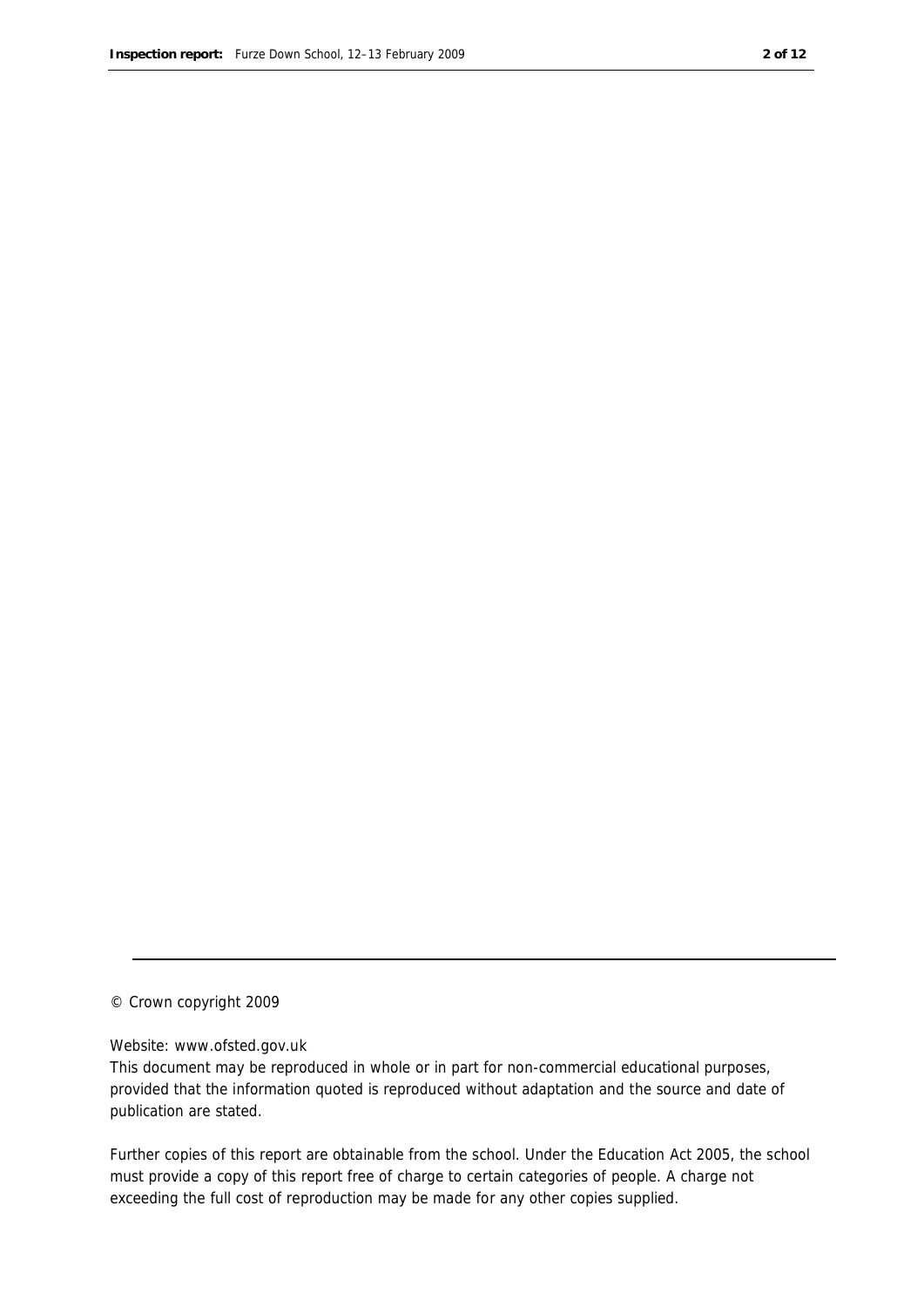### **Introduction**

This pilot inspection was carried out by an Additional Inspector. The inspector visited 10 lessons, and held meetings with the headteacher, governors, staff and pupils. He observed the school's work and looked at documentation including: files showing pupils' progress and the support provided by the school and outside agencies; school development plans; minutes of governors' meetings; and arrangements for safeguarding pupils and staff. He analysed 85 parental questionnaires.

The inspector reviewed many aspects of the school's work. He looked in detail at the following:

- the progress of pupils with differing needs throughout the school
- the effectiveness of assessment and tracking procedures to meet pupils' individual needs
- how effectively the school enables pupils to develop personally and socially
- the rigour of the school's procedures for self-evaluation
- how effectively the school provides for the children who enter during the Early Years Foundation Stage.

### **Information about the school**

The school provides for pupils with a wide range of learning difficulties and/or disabilities. All have difficulties that affect their ability to communicate or interact with others. However, most pupils experience more than one difficulty, so that their needs are complex. For many, their primary need relates to speech and language difficulties, autism or moderate learning difficulties. Additionally, many have social, emotional and behavioural difficulties, often as a result of traumatic events in their lives. A few have further needs as a result of hearing or visual impairment. There are many more boys than girls. The very large majority are of White British origin. At the time of the inspection there were three looked after children. Seven pupils were at an early stage of learning English as an additional language. At the time of the last inspection, it was anticipated that the school would take only secondary-age pupils from 2007. This decision was reversed by the local authority and there are currently 23 pupils of primary age. One pupil is in the final year of the Early Years Foundation Stage.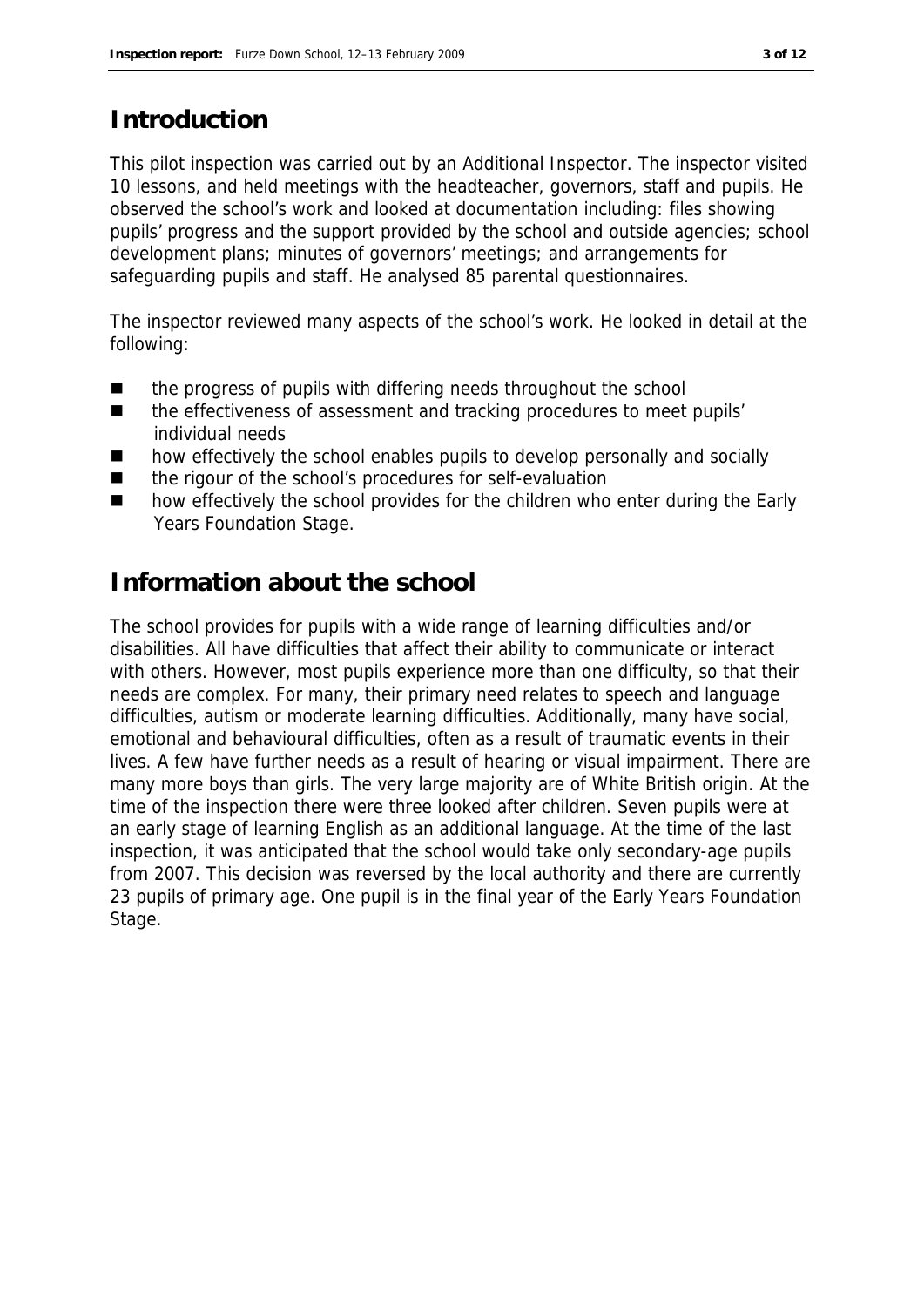### **Inspection judgements**

**Grades: 1 is outstanding, 2 is good, 3 is satisfactory, and 4 is inadequate**

#### **Overall effectiveness 1**

#### **Capacity for sustained improvement 1**

### **Main findings**

Outstanding leadership by the headteacher, with excellent support from the senior leadership team, has ensured that the school has maintained the exceptional performance that was reported in the previous inspection. All staff work together as a dedicated team. They are fully involved in highly effective self-evaluation procedures, which are based on the careful analysis of pupils' progress. As a result, any underachievement is swiftly identified. For example, a group of Year 8 pupils were recently seen to be making less progress than expected in mathematics. Extra support for the pupils and teachers has ensured that they are now back on track to meet challenging targets. Such decisive action, along with the clear identification of key priorities for further development, shows that the school has outstanding capacity for sustained improvement.

The school's data, and the impressive rate of learning seen in lessons, show that pupils are making outstanding progress. The school follows a policy of placing pupils with different needs, but of similar ages, in the same class. As a result, there is often a wide range of attainment in the class. However, teachers make excellent use of assessment to pitch work at the correct level for individual pupils and provide extra help and support when required. There are excellent links with outside agencies to provide further support. As one pupil rightly stated, 'Teachers know if you've got a problem. They understand your feelings and thoughts.' Pupils grow in self-esteem as they move through the school. Boys and girls blossom as they begin to experience success. Their increasing self-confidence is shown by their eagerness to contribute to class discussions, their willingness to listen to and support each other, and their high levels of concentration. Their behaviour during the inspection was impeccable. The end result is that all pupils gain a range of qualifications, including entry level, National Vocational Qualifications and GCSE passes, by the end of Year 11. A large majority continue into the sixth form. This provides important continuity for many pupils. The excellent sixth form curriculum enables them to continue their outstanding progress, gain vocational qualifications, and move successfully to further education, training or employment. These are impressive achievements for pupils who have experienced severe difficulties and trauma in their lives.

Provision for pupils in the Early Years Foundation Stage is satisfactory. The range of toys and equipment is adequate but uninspiring, and there are relatively few opportunities for children to play and learn outdoors. Along with the cramped classroom, this restricts opportunities for child-initiated learning.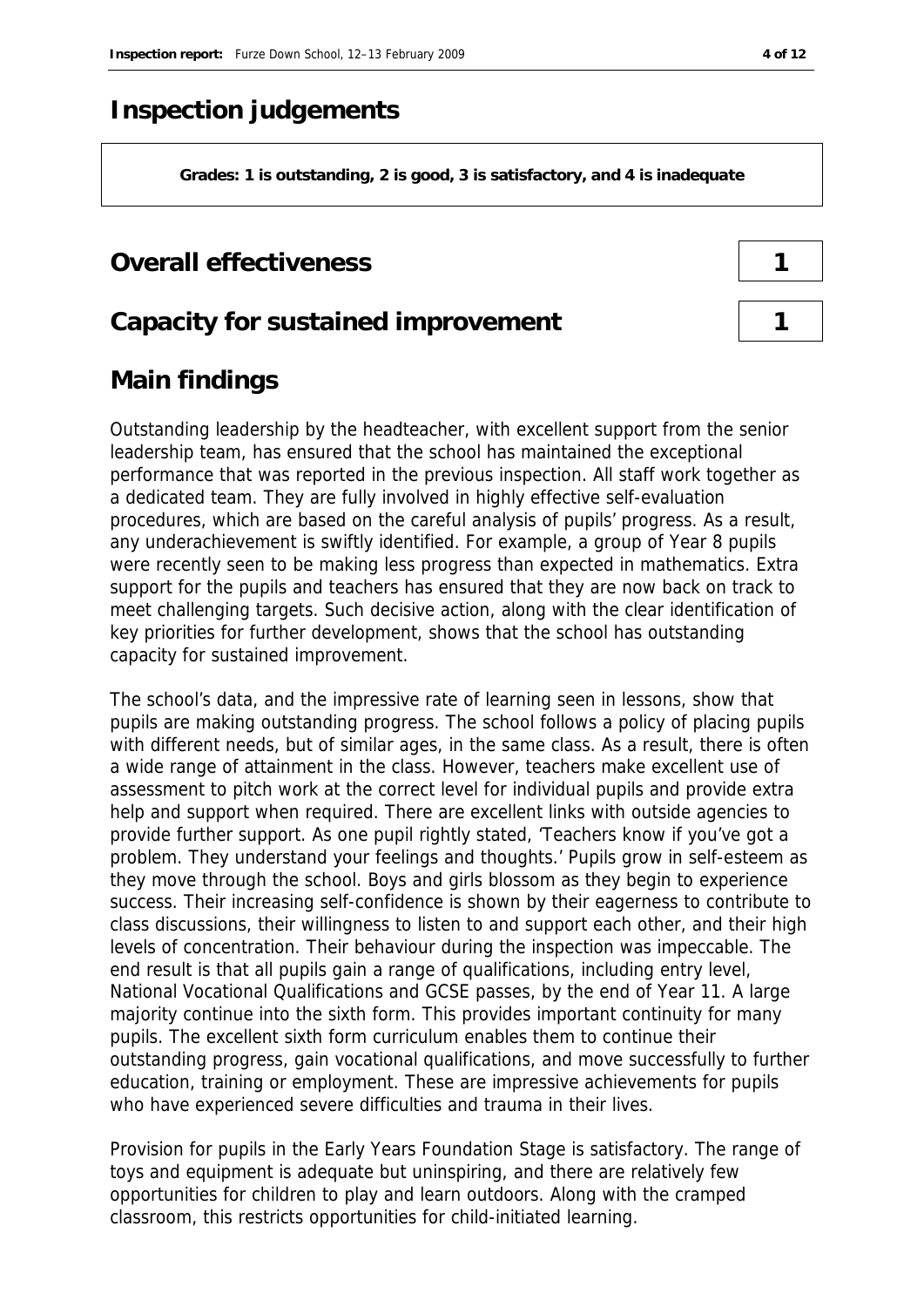### **What does the school need to do to improve further?**

- Improve the provision for children in the Early Years Foundation Stage by:
	- increasing the range of resources to encourage more child-initiated, active learning
	- providing more opportunities for outdoor learning.

### **How good is the overall outcome for individuals**  and groups of pupils?

All groups of pupils with differing needs make similarly outstanding progress in lessons. In a Year 8 mathematics lesson, a boy who speaks English as an additional language enjoyed participating fully in grouping pictures of different animals on a Venn diagram. This was because a teaching assistant checked that he knew the names of the animals beforehand. Pupils thoroughly enjoy learning and are keen to support each other, whatever their difficulties. Year 7 pupils were heart-warmingly supportive of a boy with autism who was initially afraid of moving from one group in the class to another. They made him feel part of the group and he made excellent progress with the task. Pupils with moderate learning difficulties understand tasks fully because the teachers provide clear explanations and tailor tasks to meet their needs. Teachers ensure the equal participation and progress of boys and girls by directing questions evenly and ensuring they have time to reply. In all observed lessons, pupils with speech and language difficulties made excellent progress with speaking and listening skills, listening attentively to each other and contributing thoughtfully to class discussions.

Pupils enter the school with very low attainment because of their learning difficulties. Standards remain very low in all years by comparison with overall national figures, but pupils' learning and progress are outstanding. The large majority make at least one level of progress in English, mathematics and science during each Key Stage, and many do better than this. By comparison with their progress prior to joining the school, this represents impressive achievement. The files of looked after children show outstanding progress towards challenging targets. The school's data show that all groups of pupils make similar progress.

These are other key features of outcomes for pupils.

- Pupils feel very safe in school because they say there is no bullying or racism and, as seen in lessons, behaviour is excellent.
- Pupils are very aware of the importance of healthy lifestyles. They enjoy physical exercise, as shown by their regular use of the local gym, despite the lack of suitable accommodation in the school itself.
- Pupils are very willing to take on responsibilities in the school. The student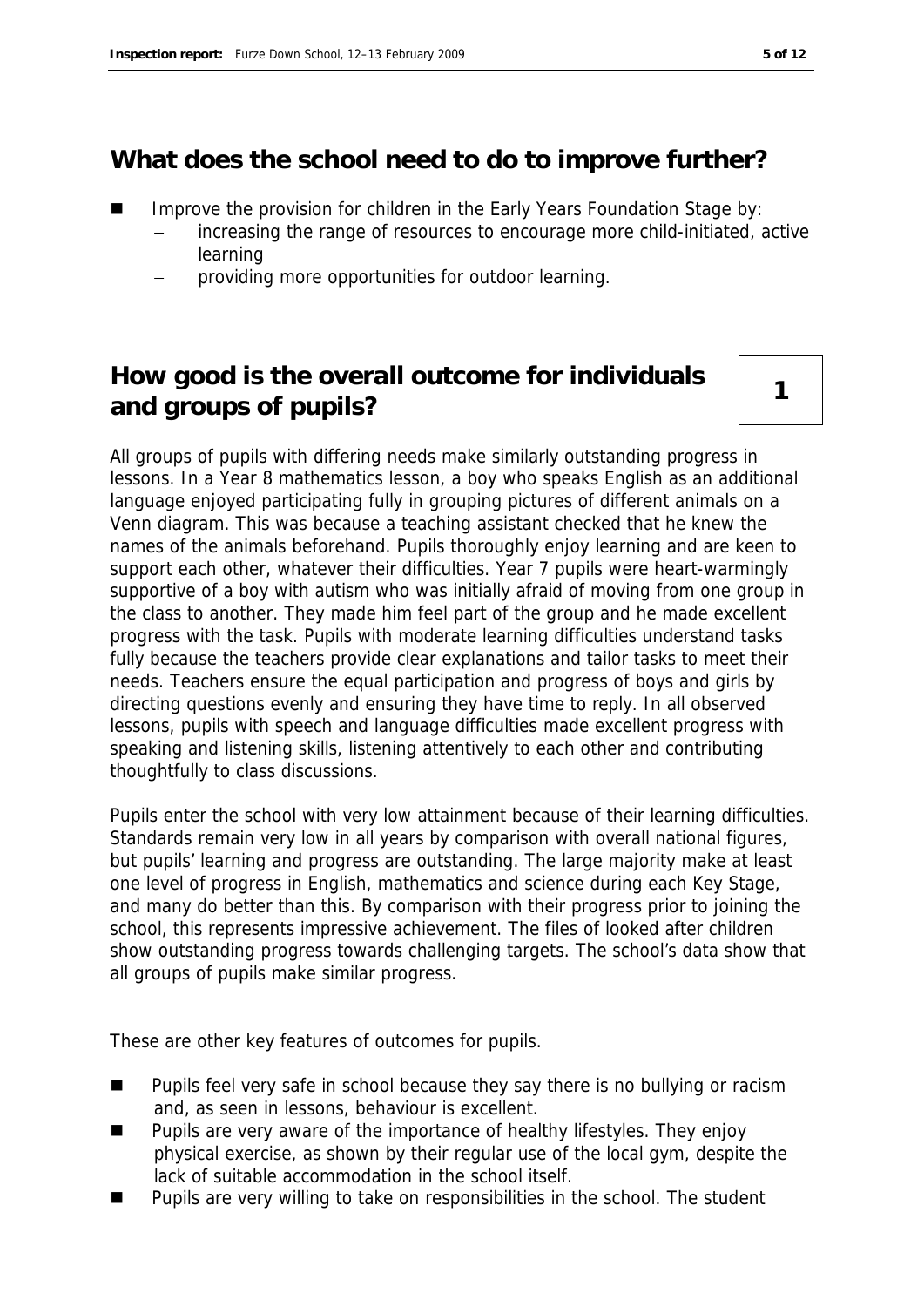council makes an important contribution to decisions in the school. For example, pupils played a key role in deciding available choices on the revamped dinner menu. The input included advice from pupils from minority ethnic groups. Pupils clearly respect each other's cultures and traditions.

- Attendance is close to the average of mainstream schools, but this represents good attendance for many pupils, who are sometimes unavoidably absent because of their medical or emotional problems.
- Older pupils make excellent progress with workplace skills as a result of opportunities to participate in work-related learning, work experience, and Young Enterprise projects.

| Pupils' attainment <sup>1</sup>                                                                                    | 4 |
|--------------------------------------------------------------------------------------------------------------------|---|
| The quality of pupils' learning and their progress                                                                 |   |
| The quality of learning for pupils with learning difficulties and/or disabilities and their<br>progress            |   |
| How well do pupils achieve and enjoy their learning?                                                               |   |
| To what extent do pupils feel safe?                                                                                |   |
| How well do pupils behave?                                                                                         |   |
| To what extent do pupils adopt healthy lifestyles?                                                                 |   |
| To what extent do pupils contribute to the school and wider community?                                             |   |
| Pupils' attendance                                                                                                 | 3 |
| How well do pupils develop workplace and other skills that will contribute to<br>their future economic well-being? |   |
| What is the extent of pupils' spiritual, moral, social and cultural development?                                   |   |

#### These are the grades for pupils' outcomes

## **The quality of the school's work**

-

Teachers' planning is meticulous. It is based on a clear understanding of pupils' prior learning and levels of attainment. Consequently, teachers pitch work at a suitably challenging level. They invariably share learning objectives with pupils at the start of lessons, and help them to evaluate how much they have learned at the end. They provide different activities and resources for pupils in the same class when necessary, to ensure that all can participate fully. One pupil summed this up by saying, 'The work is nearly always just hard enough.' Teachers involve teaching assistants fully in their planning, so that they can work effectively and support individuals and groups of pupils as required. They teach lessons at a brisk pace to maintain pupils' high levels of interest and motivation. They ask searching questions to check pupils' understanding. Teachers' marking of pupils' work is of high quality and provides valuable feedback about how well pupils have done and how they can improve.

Teachers use assessment very effectively to track and review pupils' progress. As a

<sup>&</sup>lt;sup>1</sup> Grades for attainment are: 1 is high; 2 is above average; 3 is broadly average; 4 is low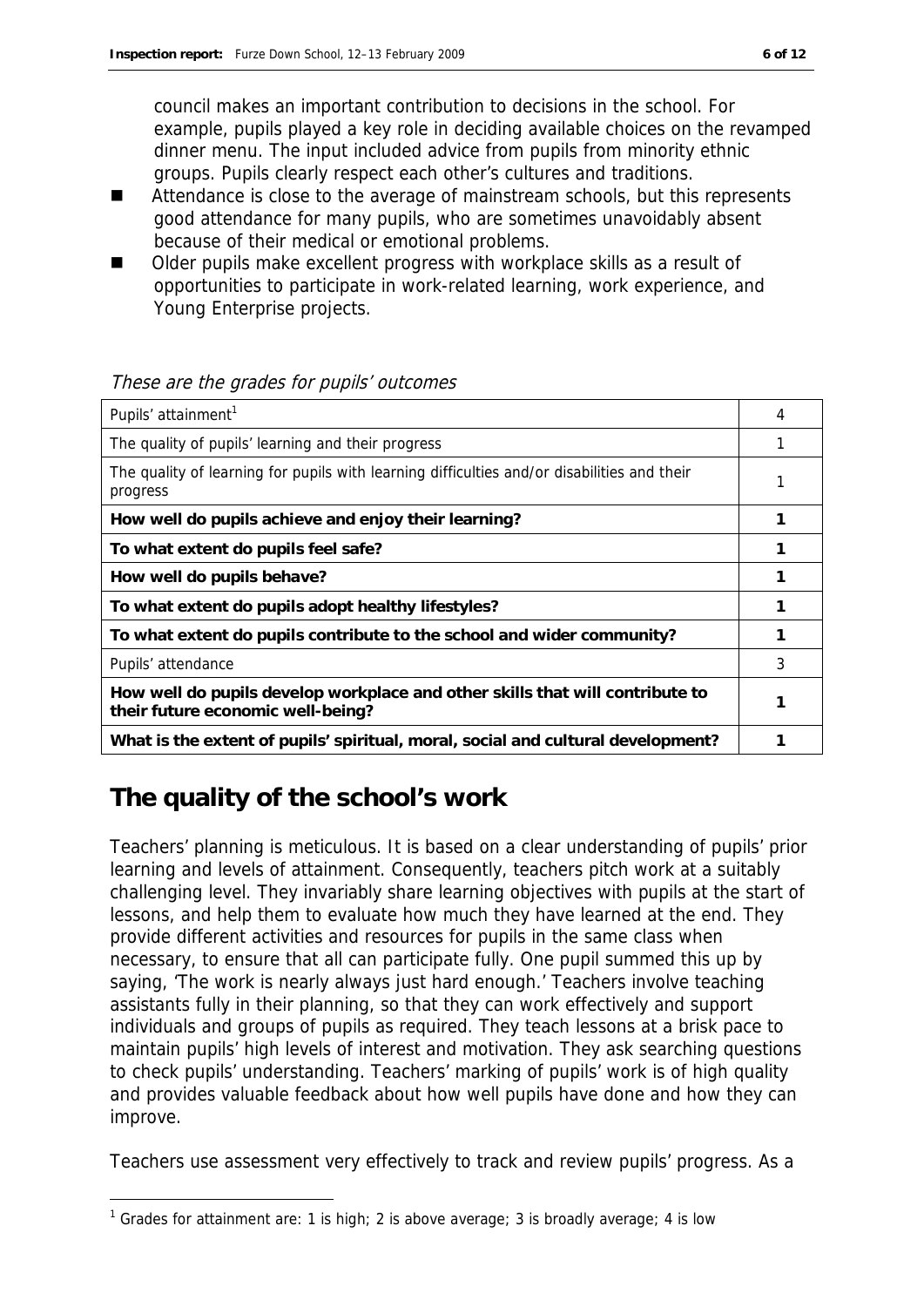result, they quickly identify any pupils who are not doing as well as expected, and provide extra support. Often, this is because a pupil is experiencing health related difficulties or emotional trauma. The school has excellent links with a wide range of agencies to provide swift access to focused professional support for pupils and their families, whenever required. Not surprisingly, many agencies have written to acknowledge the excellent working relationships that the school has established with them. The large majority of parents and carers express similar views about the excellent support, care and guidance that the school provides. In response to parents' comments, the school is currently reviewing the content of its termly reports.

The school places an appropriate emphasis on developing pupils' literacy and numeracy skills as part of the National Curriculum, especially during Key Stages 1 to 3. Alongside this, pupils benefit from a well-organised course in personal, social and health education. In Years 10 and 11, the school provides a range of opportunities that meet pupils' needs extremely well and ensure that all gain nationally recognised qualifications. Increasingly over the last year, links have been made with the sixthform curriculum, so that students can begin to study vocational courses from Year 10 and build on them during Years 12, 13 and 14. This innovative, flexible curriculum meets individual pupils' needs very well.

| High quality teaching and purposeful learning                                                                                             |  |
|-------------------------------------------------------------------------------------------------------------------------------------------|--|
| Effective assessment                                                                                                                      |  |
| An appropriate curriculum which meets pupils' needs, including, where<br>relevant, provision through partnership with other organisations |  |
| Support, guidance and care                                                                                                                |  |

#### These are the grades for the quality of provision

### **How effective are leadership and management?**

The headteacher, with excellent support from senior staff, provides outstanding leadership. During a period of uncertainty in which there were proposals to remove provision for primary-aged pupils, she has maintained a clear vision and ambition for the future of the school. This includes a recent application for specialist school status. The leadership team has ensured that the school has developed excellent partnerships with schools and outside agencies, so that it is becoming a hub of knowledge and expertise for the county. Staff are dedicated to enhancing awareness of and support for the needs of vulnerable children and families in the local community. This is a sign of the school's strong commitment to promoting community cohesion. Safeguarding procedures are extremely rigorous. They include careful risk assessments for the most vulnerable pupils, which helps to ensure these pupils' welfare. There are precise care plans for children with medical needs.

All staff are involved in rigorous monitoring and evaluation of the school's work. This ensures that all pupils have equal chances to succeed, by giving them the highquality teaching and support that they need. The results of the school's selfevaluation are shared with the governing body, although data are not presented as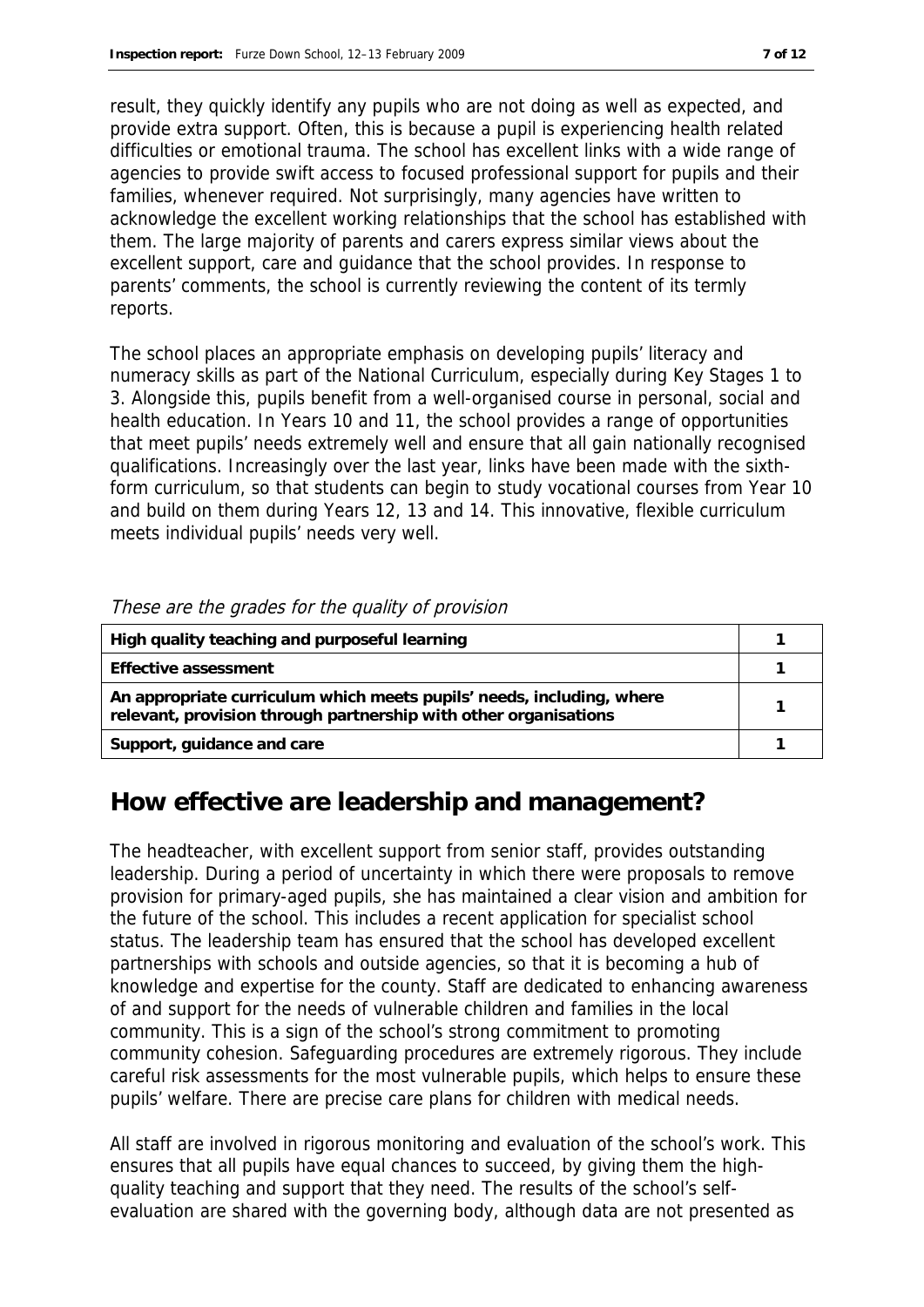clearly as they could be. It enables the governors to question and challenge the school's work, but not as precisely as they would like. The governing body also recognises the need to review and report the outcomes of school policies more frequently, and has developed procedures to ensure that this happens. Governors provide excellent support for the school, especially in explaining the school's work to the local community. Parent governors are leading parents in attempts to raise finance in order to improve accommodation.

These are the grades for leadership and management

| Communicating ambition and driving improvement                                                                                                                      |   |
|---------------------------------------------------------------------------------------------------------------------------------------------------------------------|---|
| Promoting equality of opportunity and tackling discrimination                                                                                                       |   |
| Ensuring that safeguarding procedures are effective                                                                                                                 |   |
| Ensuring that the governing body provides effective challenge and support so<br>that weaknesses are tackled decisively and statutory responsibilities are met       |   |
| Promoting the school's relationship with parents and carers, including their<br>involvement in decision-making about matters relating to learning and<br>well-being | 2 |
| Developing partnerships with other providers, organisations and services                                                                                            |   |
| Ensuring the school contributes to community cohesion                                                                                                               | っ |
| Deploying resources to achieve value for money                                                                                                                      |   |

### **Early Years Foundation Stage**

There is one child in the Early Years Foundation Stage. It is therefore not appropriate to make an overall judgement about outcomes for children.

Teachers' planning clearly identifies learning goals, and these are based on an accurate assessment of children's individual needs. Adults observe children's progress closely and record it accurately to inform future planning. This also ensures that all areas of learning are covered. There is good teamwork with teaching assistants, who are fully involved in lesson planning. However, the school also has a limited range of equipment for children to enjoy, both indoors and in the small outdoor play area. Consequently, there are few opportunities for child-initiated activities, and staff tend to dominate and control most learning activities.

As in other areas of the school, excellent procedures ensure that care and welfare have a high priority. Close communication with parents and other early years providers helps children to settle into the school quickly. The coordinator with responsibility for managing the primary and early years provision monitors the work closely. She has a clear understanding of ways in which provision can be improved, and makes the best of the limited accommodation.

| How good are the outcomes for children in the Early Years Foundation Stage?  | ΙF |
|------------------------------------------------------------------------------|----|
| What is the quality of provision in the Early Years Foundation Stage?        |    |
| How effectively is the provision in the Early Years Foundation Stage led and |    |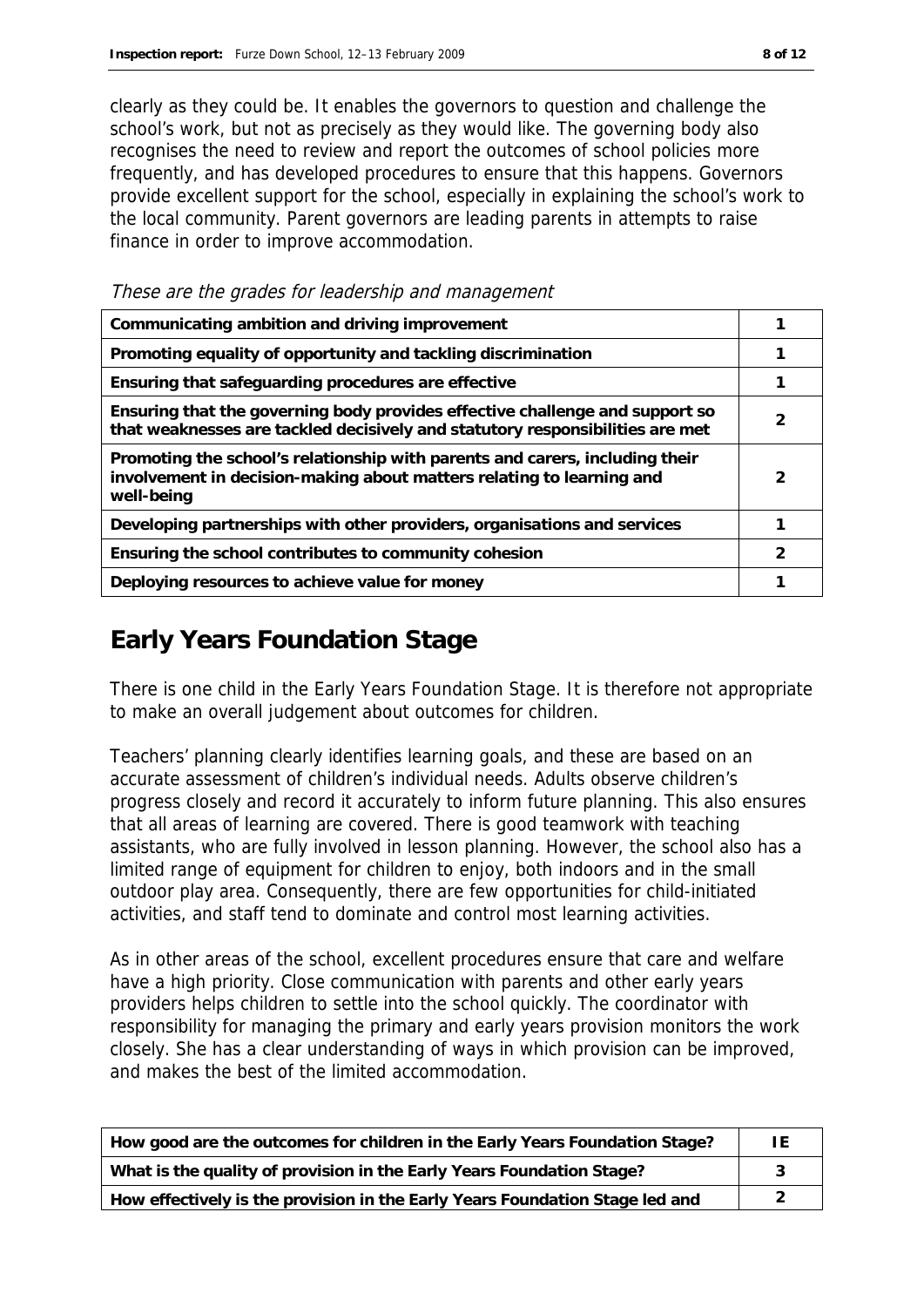| managed?                                                                                                                   |  |
|----------------------------------------------------------------------------------------------------------------------------|--|
| Overall effectiveness: how well does the setting/school meet the needs of<br>children in the Early Years Foundation Stage? |  |

#### **Sixth form**

The large majority of students move into the sixth form after completing Year 11. Since the last inspection, outstanding leadership and management by the head of the sixth form have resulted in further improvements to the curriculum. Courses build directly on the prior experiences of Year 11 pupils and meet students' needs extremely well. Excellent liaison with local colleges, businesses and training providers gives students the opportunity to study a range of vocational courses towards different levels of accreditation. These link closely with extended work experience for some students. Staff monitor the quality of off-site provision closely.

Students respond enthusiastically and make outstanding progress. In lessons, they take great pride in their work, completing portfolios of evidence carefully and systematically. Teachers have excellent relationships with students and very skilfully support them towards taking more responsibility for their own learning. In addition to vocational qualifications, all gain a personal finance award and adult literacy and numeracy awards. Selected students develop other skills needed for future employment by participating in a travel project, which boosts their confidence in using public transport and planning their travel. As a result of this outstanding provision, nearly all students who left the sixth form last year moved successfully into further education, training or employment.

| Outcomes for students in the sixth form     |  |
|---------------------------------------------|--|
| The quality of provision in the sixth form  |  |
| Leadership and management of the sixth form |  |
| The overall effectiveness of the sixth form |  |

### **Views of parents and carers**

A very high proportion of parents returned questionnaires to the inspector, despite being given short notice. There were 85 responses – well above the usual number for a school of this size. The vast majority of parents are extremely satisfied with the school overall. They consider that staff are caring, supportive and approachable. They feel that the school brings out the best in their children, and helps them to overcome their problems and become positive about their education. A few parents would like more detailed information about the progress that their children are making, and the school is rightly considering ways in which this can be achieved.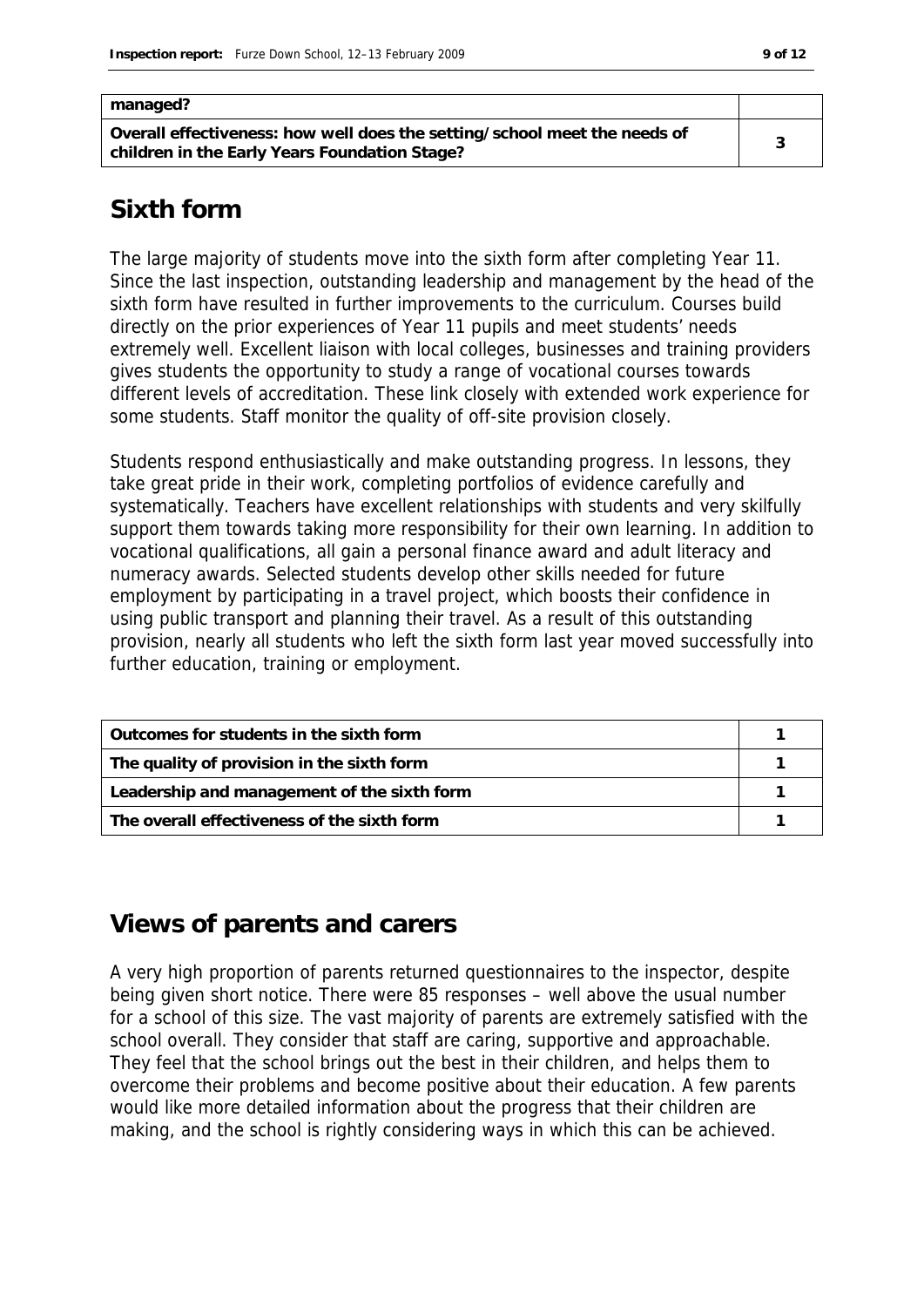# **What inspection judgements mean**

| Grade   | Judgement    | Description                                                                                                                                                                                                                                                                          |
|---------|--------------|--------------------------------------------------------------------------------------------------------------------------------------------------------------------------------------------------------------------------------------------------------------------------------------|
| Grade 1 | Outstanding  | These features are highly effective. An outstanding<br>school provides exceptionally well for all its pupils' needs.<br>In 2007-8, 15% of schools were judged to be<br>outstanding.                                                                                                  |
| Grade 2 | Good         | These are very positive features of a school. A school<br>that is good is serving its pupils well. In 2007-8, 49% of<br>schools were judged good.                                                                                                                                    |
| Grade 3 | Satisfactory | These features are of reasonable quality. A satisfactory<br>school is providing adequately for its pupils. In 2007-8,<br>32% of schools were judged satisfactory.                                                                                                                    |
| Grade 4 | Inadequate   | These features are not of an acceptable standard. An<br>inadequate school needs to make significant<br>improvement in order to meet the needs of its pupils.<br>Ofsted inspectors will make further visits until it<br>improves. In 2007-8, 5% of schools were judged<br>inadequate. |

# **Common terminology used by inspectors**

| Attainment:                | the standard of the pupils' work shown by test and<br>examination results and in lessons.                                                                                                                                                                                            |
|----------------------------|--------------------------------------------------------------------------------------------------------------------------------------------------------------------------------------------------------------------------------------------------------------------------------------|
| Progress:                  | the rate at which pupils are learning in lessons and<br>over longer periods of time. It is often measured<br>by comparing the pupils' attainment at the end of a<br>key stage with their attainment when they started.                                                               |
| Achievement:               | an overall measure of the pupils' success in their<br>academic learning. The term combines attainment<br>and progress. Pupils might make good progress,<br>for example, but if their attainment remains low,<br>inspectors may judge that their achievement is<br>only satisfactory. |
| Capacity to improve:       | the proven ability of the school to continue<br>improving. Inspectors base this judgement on what<br>the school has accomplished so far and on the<br>quality of its systems to maintain improvement.                                                                                |
| Leadership and management: | the contribution of all the staff with responsibilities,<br>not just the headteacher, to identifying priorities,<br>directing and motivating staff and running the<br>school.                                                                                                        |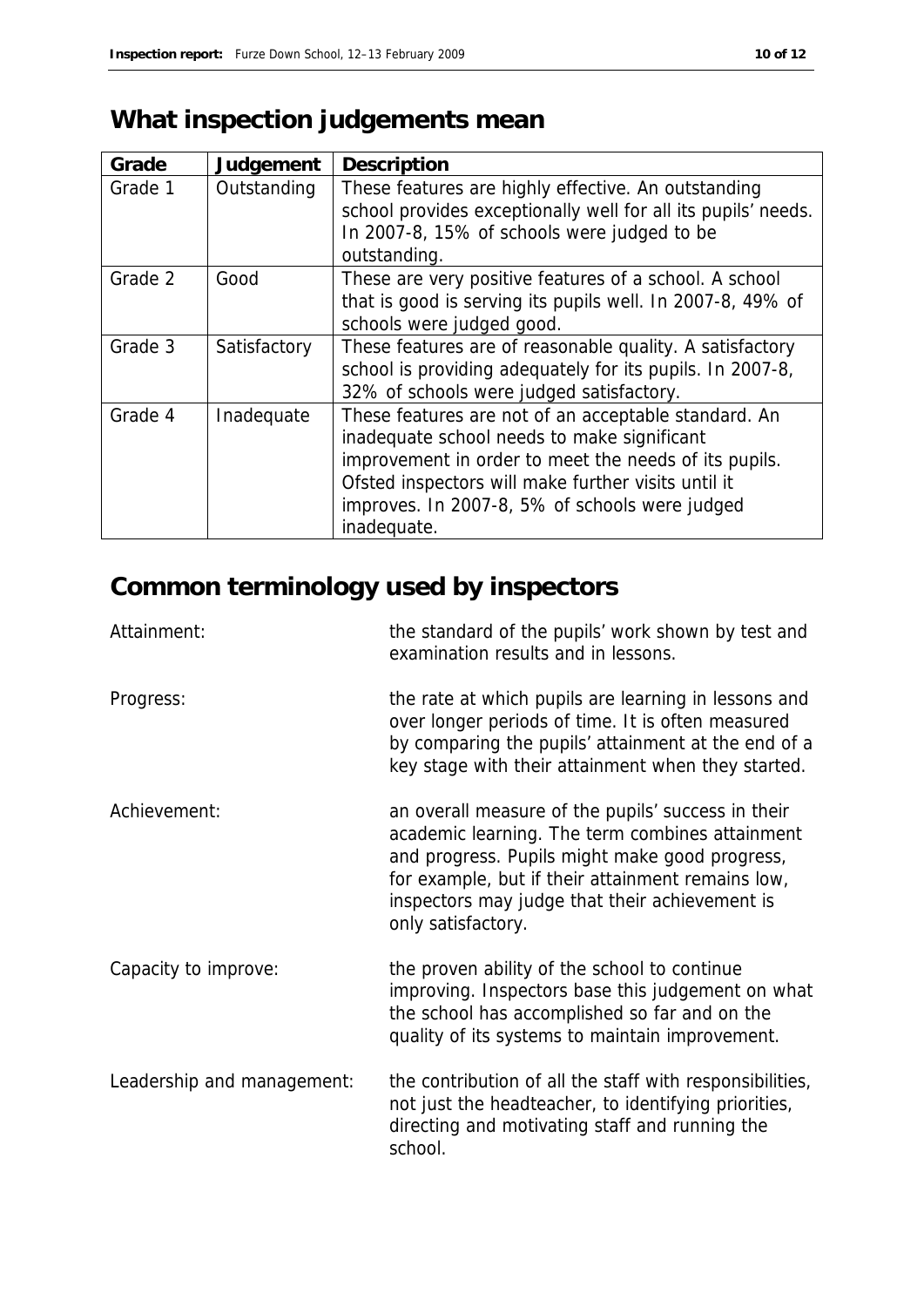

02 March 2009

Dear Pupils

**Inspection of Furze Down School, Winslow, MK18 3BL**

I really enjoyed visiting your school recently. I would like to thank you for being so welcoming, friendly and helpful. You told me that you get on very well with your teachers, which I could see during lessons and at lunchtime. I was really impressed with the way you obviously enjoy learning and concentrate so hard. You obviously want to succeed, and I feel sure that you will. I do not think you will be surprised when I tell you my main finding: the school provides you with an outstanding quality of education.

Teachers really care for you. They are determined to do the best that they can for you. As a result, you become much more confident and enjoy learning. Your behaviour is excellent. Those of you who are going through a difficult time in your lives make excellent progress in overcoming your difficulties. You make outstanding progress with your work as well. It was good to see that everyone gets a lot of awards and qualifications by the time they leave the school. Because of that, you can move successfully to further education, training or employment when you leave school.

To make the school even better I have made the following suggestions.

 Provide better resources and equipment for the youngest children in the school, so that they can learn better while they are playing and working.

With very best wishes for the future

Yours faithfully

William Robson Lead Inspector